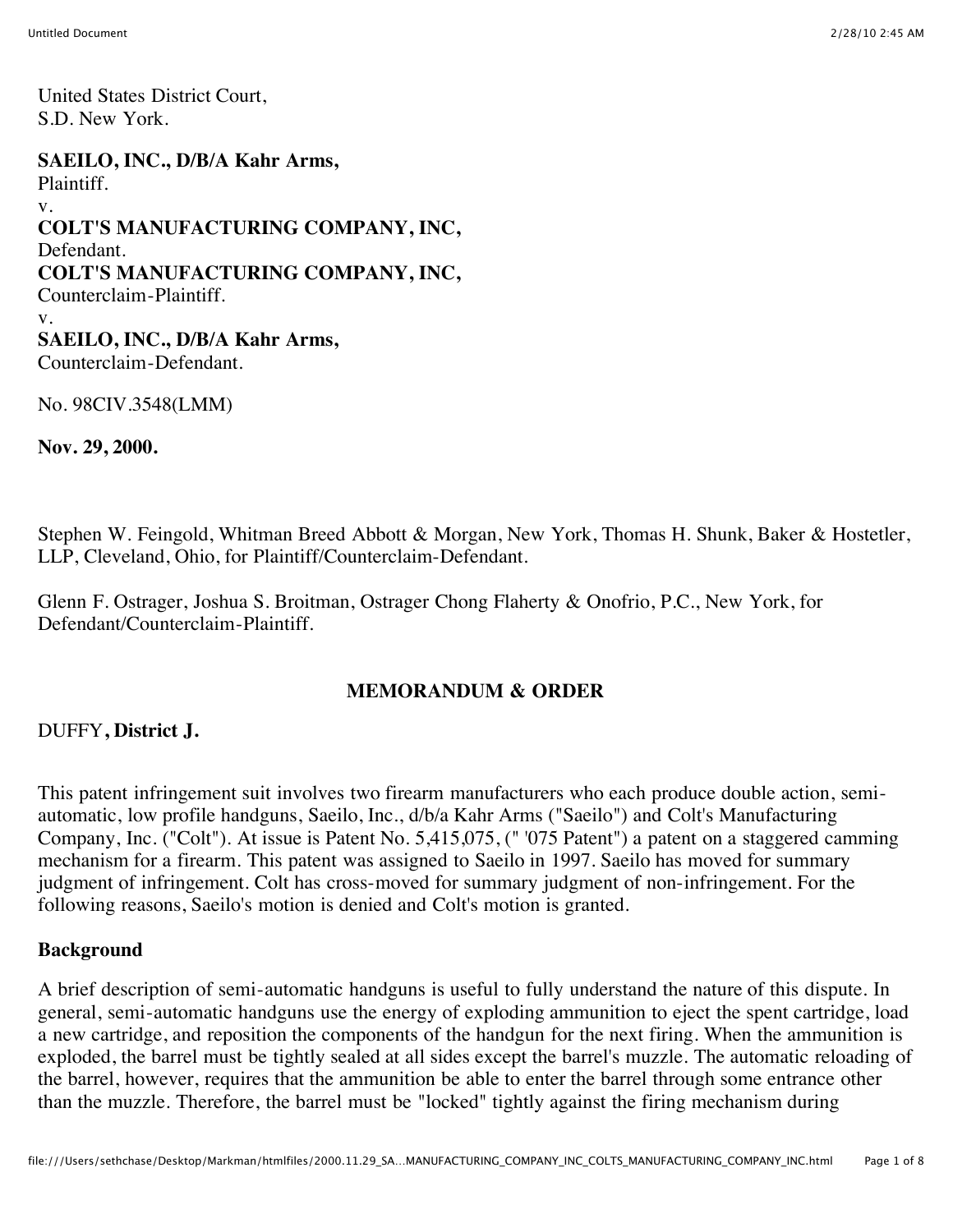ammunition explosion, and then "unlocked" from the mechanism so that new ammunition can enter the barrel.

Immediately after the ammunition explodes, the barrel, locked to a slide by way of a ridge on the barrel and a notch on the slide, begins moving backward. As the barrel moves, an enlarged part of the back end of the barrel, called the lug, encounters the camming pin. The camming pin works with a slot in the barrel's lug to stop the barrel's backward movement and also to tilt the muzzle end of the barrel slightly upwards. The portion of the barrel that interacts with the camming pin is referred to as the barrel's "cam lug." At this stage, the barrel is "unlocked." This permits the slide to continue moving backward without the barrel, separating the back end of the barrel from the slide and creating an opening in the rear of the barrel for introduction of the next round of ammunition. A recoil spring which is compressed during the backward motion of the slide returns the slide to its original position after the new ammunition has been moved into place.

Most breech-locking guns include a feature like the barrel cam lug. This feature makes designing a lowprofile FN1 handgun difficult, as the barrel lug can interfere with the trigger if the barrel is too near the trigger. When pulled, the trigger pivots on the trigger pin, thereby pulling the trigger bar. As the barrel moves backwards and slightly downwards during operation, its movement may be obstructed by the trigger.

FN1. The term "low-profile" denotes a handgun that can be easily concealed.

The '075 Patent provides a particular design for the barrel cam lug that allows a compact fitting of all the components together inside the receiver of the handgun. This design permits the trigger and trigger bar to slide past the lug during operation, by having the axis of the lug off-set inside the receiver frame, thereby creating a space for the trigger bar to move. This allows for a handgun with an extremely low profile.

The '075 Patent was published on May 16, 1995. According to the inventor, this patent was intended to "provide a compact low profile handgun, particularly in a semi-automatic, breech-locking barrel gun design." ('075 Patent, col. 1, 11. 51-54.) With the instruction of this patent, Saeilo has manufactured and sold a line of nine millimeter and .40 caliber pistols (respectively the "K-9" and "K-40" pistols).

In late 1996, Colt began making and selling the Colt Pony. The Pony Pocketlite was introduced soon thereafter, and in early 1999 Colt began making and selling the Pony Pocket Nine. As the mechanism in question is the same in each of these pistols (the "Pony models"), I will consider them together for purposes of this memorandum and order. Like Saeilo's "K-9" and "K-40" pistols, which are taught by the '075 Patent, the Pony models are low-profile handguns in a semi-automatic, breech-locking barrel gun design. The barrel cam in the Pony models has a notch cut into its lower rear end to allow for the free movement of the barrel and trigger.

In 1998 Saeilo brought this suit, alleging patent infringement by Colt as evidenced by the design of the Pony models. Specifically, Saeilo asserts that the Colt-designed barrel cam lug, which provides enough room to allow free movement of the trigger and the cam lug, infringes the '075 Patent. Colt answered the complaint and filed a counterclaim against Saeilo. On February 18, 2000, by way of a Joint Stipulation and Order, Judge Lawrence M. McKenna, United States District Court for the Southern District of New York, entered an order dismissing claims two and three of the Colt counterclaim. Both parties have filed motions for summary judgment pursuant to Fed.R.Civ.P. 56. After a review of the papers submitted, I find that the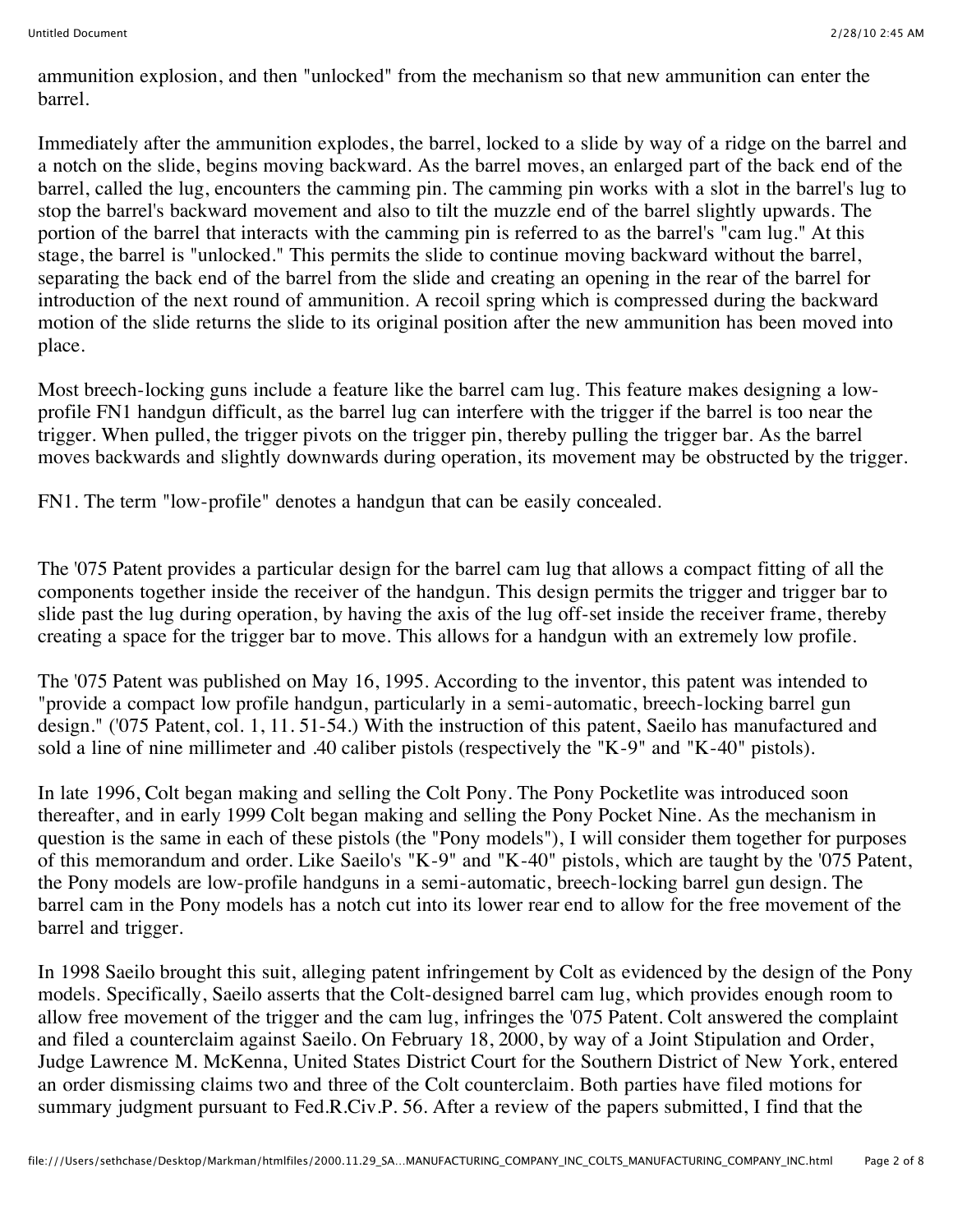central question is one of claim construction. Claim 1 of the '075 Patent reads:

A firearm having an elongate upward open receiver including opposing laterally spaced apart sidewalls, a breech locking barrel having a bore extending axially therethrough and including a muzzle end and a breech end, said barrel having a depending cam lug spaced in an axial direction from said muzzle end and extending downwardly within said receiver and between said sidewalls, said cam lug being laterally offset relative to the axis of said bore and defining a cam surface, a barrel camming pin mounted on said receiver and having a laterally extending camming pin axis, said camming pin engaging said cam surface to support said barrel for forward and rearward movement longitudinally of said receiver and for pivotal movement relative to said receiver between locked and unlocked positions, an operating slide for moving said barrel between said locked and unlocked positions and for releasably securing said barrel in said locked position, and a firing mechanism including an operating trigger mounted in said receiver below said barrel camming pin and disposed below said cam lug when said barrel is in its locked position, a portion of said trigger being disposed generally adjacent said laterally offset cam lug and between said cam lug and an associated one of said sidewalls when said barrel is in its unlocked position.

('075 Patent, col. 3, 11. 31-55.) In particular, a determination of the term "laterally offset relative to the axis of said bore" in Claim 1 will be dispositive.

# **Legal Standard**

Summary judgment should be granted when "there is no genuine issue as to any material fact." Fed.R.Civ.P. 56(c). The court must determine whether "the evidence is such that a reasonable jury could return a verdict for the non-moving party." Anderson v. Liberty Lobby, Inc., 477 U.S. 242, 248 (1986). In making this determination, all facts are to be viewed, and all reasonable inferences drawn, in favor of the nonmoving party. *See id.*

### **Discussion**

Patent infringement claims require a two-step analysis. "First, the claim must be properly construed to determine its scope and meaning." Johns Hopkins Univ. v. Cellpro, Inc., 152 F.3d 1342, 1353 (Fed.Cir.1998). This first step is a question of law. *See* Markman v. Westview Instruments, Inc., 517 U.S. 370, 388 (1996). "Second, the claim as properly construed must be compared to the accused device or process." Johns Hopkins, 152 F.3d at 1353. This second determination is a question of fact. *See Id.*

In the context of summary judgment, the burden of proof lies with the patent owner, who must show by a preponderance of the evidence that the accused device infringes the patent claims. *See* CVI/Beta Ventures, Inc. v. Tura LP, 112 F.3d 1146, 1161 (Fed.Cir.1997), *cert denied,* 118 S.Ct. 1039 (1998). To satisfy this burden, Saeilo must show that Colt's handguns contained every claim element exactly or by a substantial equivalent. *See* S. Bravo Sys. Inc. v. Containment Techs. Corp., 96 F.3d 1372, 1376 (Fed.Cir.1996).

### **A.** *Claim Construction*

As explained by the Federal Circuit, both intrinsic and extrinsic evidence may be properly used for guidance in claim construction. *See* Vitronics Corp. v. Conceptronic, Inc., 90 F.3d 1576, 1582 (1996). Intrinsic evidence consists of the patent itself: the claims, the specification, and the prosecution history, if in evidence. Extrinsic evidence includes expert testimony, inventor testimony, dictionaries, treatises, and prior art not cited in the prosecution history. *See* Zodiac Pool Care, Inc. v. Hoffinger Indus ., Inc., 206 F.3d 1408,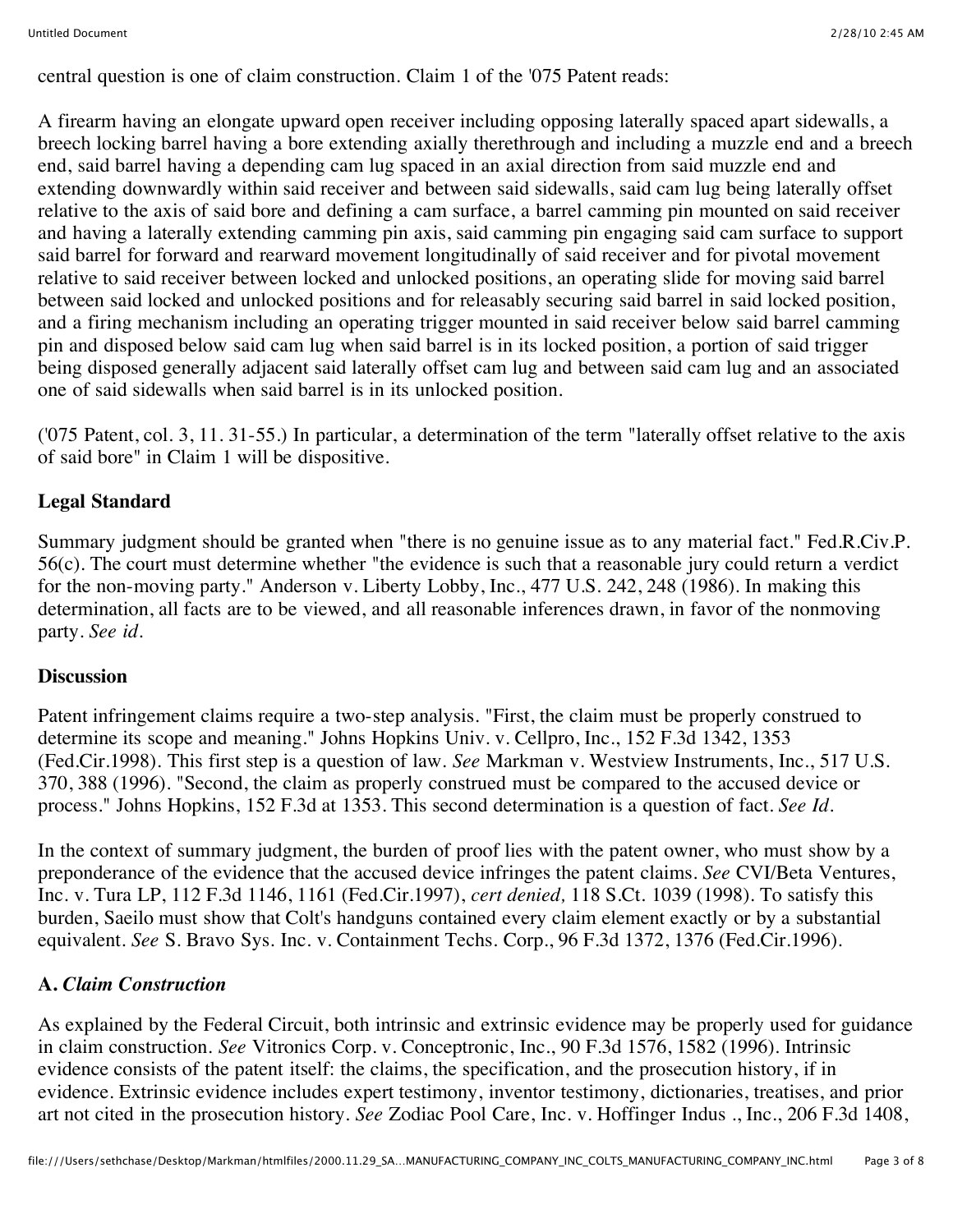1414 (Fed.Cir.2000). It is well-settled that the court should look first to the intrinsic evidence of record. *See* Vitronics, 90 F.3d at 1582.

In their papers the parties focus on the term "laterally offset relative to the axis of said bore." Saeilo's proposed statement of the claim interpretation reads:

The term "laterally offset relative to the axis of said bore" means "having a cross-section in the region where the trigger will pass by the lug the central axis of which is off-set laterally from the central axis of the bore."

From this definition I am supposed to understand that the claim is met so long as the lug is offset in the area where it passes by the trigger. This definition, however, is not evident from an examination of the intrinsic evidence.

An examination of the claim itself requires a review of the precise words chosen by the patentee. Although the patentee may choose to be his own lexicographer, words in a claim are usually given their ordinary meaning. *See* Hoechst Celanese Corp. v. BP Chems. Ltd., 78 F.3d 1575, 1578 (Fed.Cir.1996). In this case, the patentee has not provided special definitions for any of the words in question. Where a technical term is used, such term "is interpreted as having the meaning that it would be given by persons experienced in the field of the invention." *Id.*

"Laterally offset" refers to the gun's "lug," and is defined in relation to the central axis of the barrel's bore. These words do not indicate the meaning sought by Saeilo, to wit: merely a portion of the lug may be offset. Rather, their plain meaning indicates that the lug is laterally offset for the entire length of the bore. As the axis of the barrel's bore naturally runs the entire length of the bore, and the lateral offset is defined in relation to this axis, without further specificity, it follows that the lateral offset is intended to run the full length of the lug. As correctly pointed out by Colt, if the inventor intended this language to describe an offset in a portion of the lug rather than extending the entire lug length, the claims should have been written more broadly. *See* Sage Prods., Inc. v. Devon Indus., Inc., 126 F.3d 1420, 1425 (Fed.Cir.1997)("[A]s between the patentee who had a clear opportunity to negotiate broader claims but did not do so, and the public at large, it is the patentee who must bear the cost of its failure to seek protection for this foreseeable alteration of its claimed structure.").

Although my review of the claim alone would be determinative in this instance, the specification "is the single best guide to the meaning of a dispatched term." Vitronics, 90 F.3d at 1583. Moreover, the Federal Circuit has held that questions of claim construction require an examination of the specification. *See* id. at 1582 (holding that "it is always necessary to review the specification to determine whether the inventor has used any terms in a manner inconsistent with their ordinary meaning"). The specification functions so well as a guide because it is meant to describe the invention in less technical terms. *See Markman,* 52 F.3d at 979 ("The specification contains a written description of the invention that must enable one of ordinary skill in the art to make and use the invention.").

In this instance, the specification includes detailed drawings of a handgun employing the '075 Patent. The specification further describes the preferred embodiment of the '075 Patent by way of reference to these drawings. For instance, the specification reads, "the barrel cam lug 28 is staggered or laterally offset relative to the axis of the barrel bore 18 as shown in FIG. 2." This drawing clearly depicts a recess running the full length of the lug. FN2 Saeilo has requested that I consider the words of the specification rather than solely the referenced drawings. In particular, Saeilo points to the description of the lateral offset: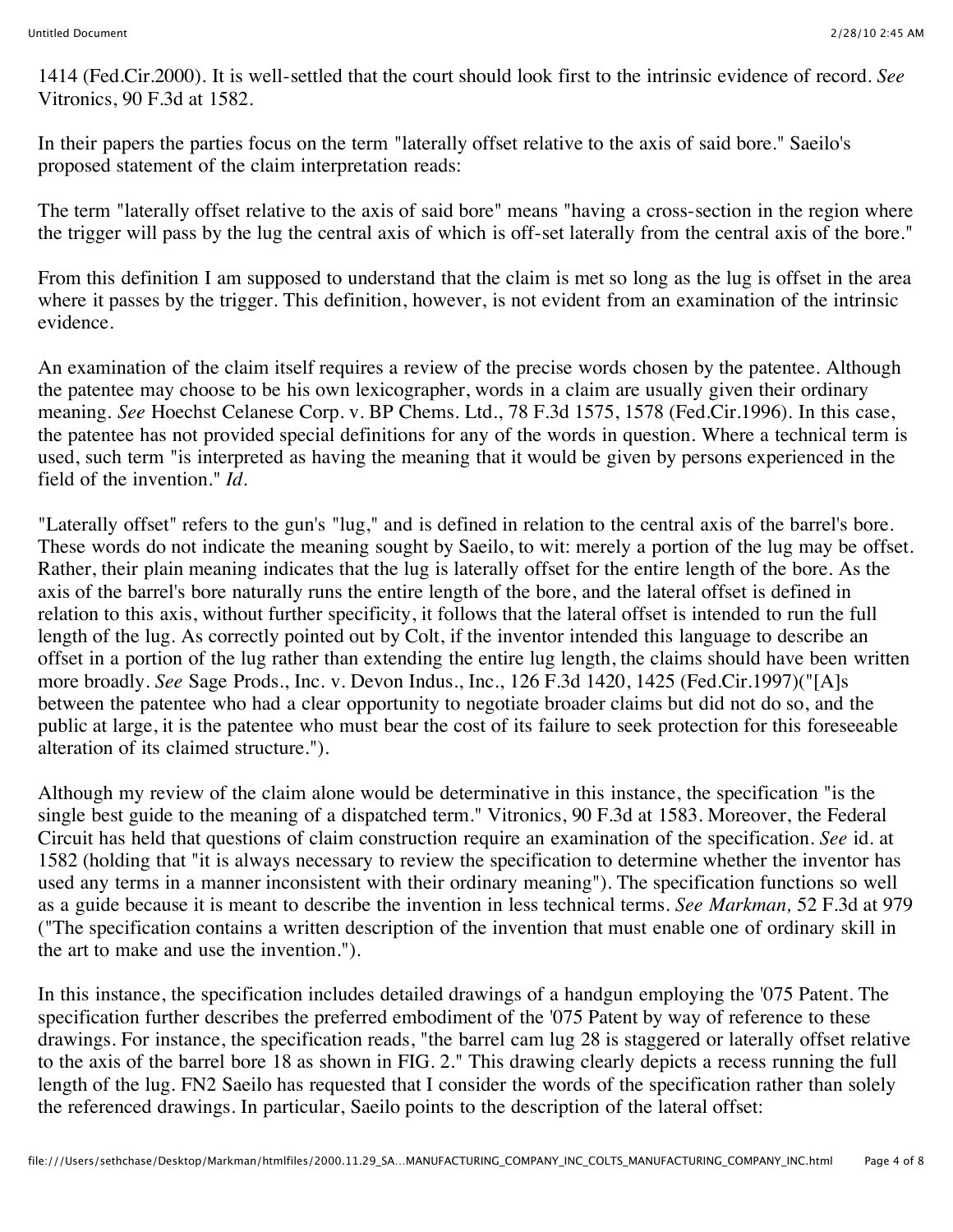FN2. Figure 2:

The lateral offset of the barrel cam lug 28 provides a space or notch 37 between an associated one of the inner surfaces 29 and an opposing face 39 on the barrel cam lug 28.

Despite inclusion of the word "notch," the specification does not convey that Claim 1 of the '075 Patent provides for the barrel cam lug to be laterally offset for any length less than the full length of the lug. For Saeilo to succeed in this patent infringement action, Claim 1 must be construed to include *any* offset which provides sufficient space for the trigger and cam lug to pass unobstructed. I do not read the plain language of the claim in this manner, however, even in view of the specification.

Saeilo is correct when it points out that not everything in the specification is required to be read into the claims.FN3 *See* SRI Int'l v. Matsushita Elec. Corp., 775 F.2d 1107, 1121 (Fed.Cir.1985)(stating that purpose of claims is defeated if everything in specification is required to be read into claims); *Markman,* 52 F .3d at 979 (stating that "claims must be read in view of specification, of which they are a part"). Nonetheless, nothing in the specification suggests that the inventor has used terms in the claim in a manner inconsistent with their ordinary meaning. In fact, my review of the specification confirms my determination under the exact words of the claim.

FN3. Although Saeilo is technically correct, the manner in which it addressed this issue was disingenuous. On page five of Saeilo's reply brief, in an attempt to convince me that Claim 1 should not be limited to the specific embodiment shown in the drawings, Saeilo inaccurately quoted the Federal Circuit's decision in *Markman:* "The specification does not limit the right to exclude." The actual language of *Markman* reads: " *The written description part of* the specification does not delimit the right to exclude." 52 F.3d at 980 (emphasis added). Such omissions ought to be indicated.

The prosecution history of the patent, to the degree that it has been entered into evidence, reveals that the claims filed with the original patent application did not include "laterally offset" language.FN4 The original claim was rejected by the Patent Examiner under 35 U.S.C. s. 102(b) as structurally readable on prior art.FN5 The revised claim, as it now appears in the patent, was accepted without further comment. Saeilo asserts that Claim 1 was not amended so as to avoid confusion over prior art. Rather, it alleges that the inventor successfully argued this point with the Examiner. According to Saeilo, the fact that the Examiner refrained from further comment on the subject of prior art indicates the success of Saeilo's argument. I do not find this persuasive. What is clear to me is that the revised Claim 1 does not include any of the language that the Examiner found objectionable. In his original application, the inventor used the term "notch." That term does not appear in the revised Claim 1, and instead is replaced by the troublesome term "laterally offset." As there is no evidence of the Examiner's acceptance of the term "laterally offset" to mean "notch," I am unwilling to import that meaning at this time.

FN4. The original Claim 1 of the application reads:

In a semi-automatic handgun, with a breech locking barrel, a trigger and a trigger bar, a structure which eliminates potential interference between the trigger bar and the barrel and provides a compact handgun, comprising camming lugs for providing rotation of said barrel, said lugs defining a notch, said trigger bar being attached to one side of said trigger, trigger bar and barrel to be positioned in close proximity to each other.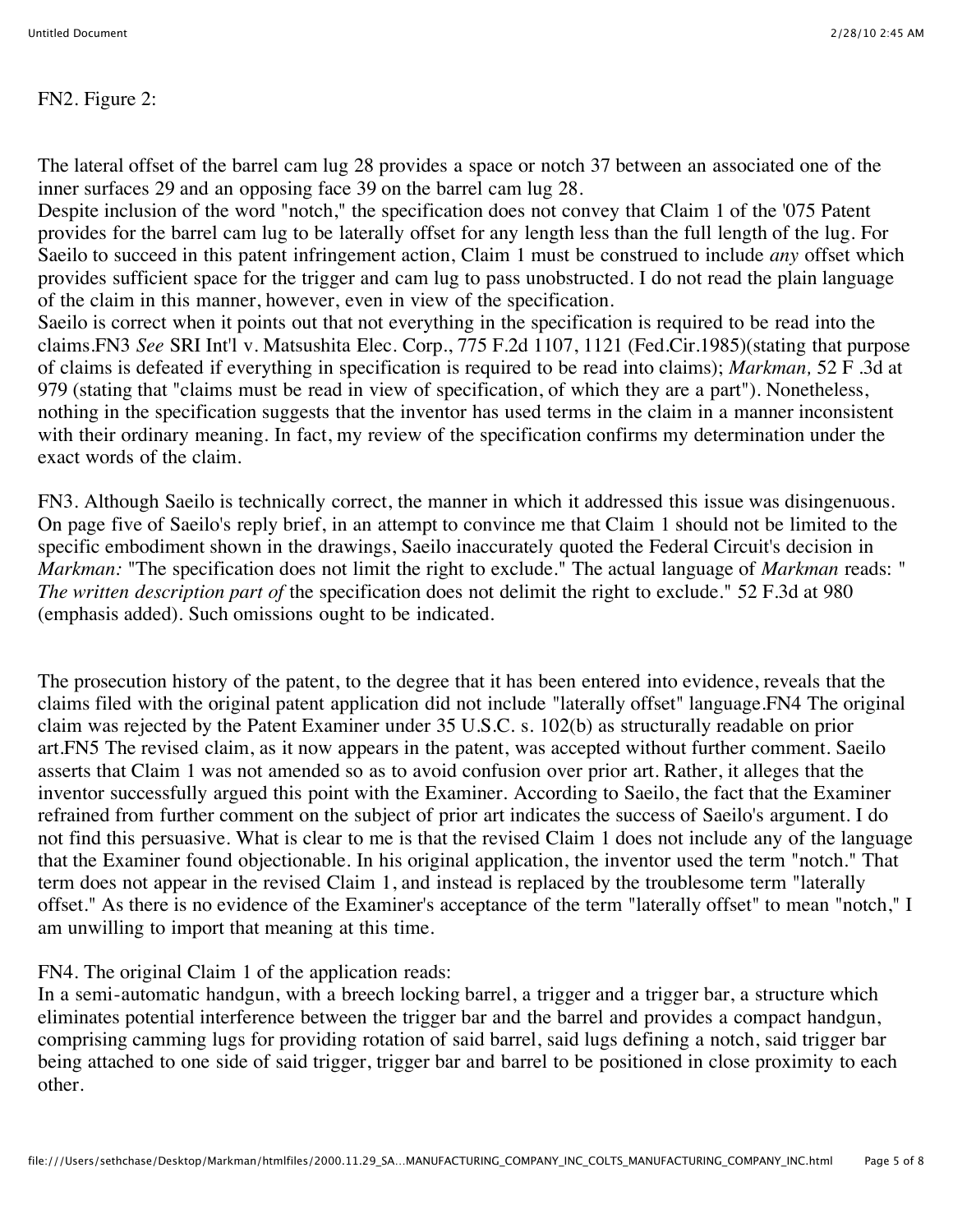FN5. In particular, this prior art is (1) Patent No. 3,756,120 and the limited-circulation Colt pistol based on that design ("Roy Patent"), and (2) Patent No. 1,618,510 and the Browning pistol based on that design ("Browning Patent").

The sum of intrinsic evidence instructs that the claim term in question, "laterally offset relative to the axis of said bore," be read as describing a lateral offset running the full length of the lug. The "axis of said bore" runs the full length of the lug, and it is this element to which the offset is "relative." Any attempt now to expand the claim to include partial offsets, or notches, runs counter to the purpose of the patent review process. *See* Vitronics, 90 F.3d at 1583 ("[C]ompetitors are entitled to review the public record, apply the established rules of claim construction, ascertain the scope of the patentee's claimed invention and, thus, design around the claimed invention."); Southwall Tech., Inc. v. Cardinal IG Co., 54 F.3d 1570, 1578 (Fed.Cir.1995)("A patentee may not proffer an interpretation for the purposes of litigation that would alter the indisputable public record consisting of the claims, the specification and the prosecution history, and treat the claims as a 'nose of wax." ' (quoting Senmed, Inc. v. Richard-Allan Med. Indus., Inc., 888 F.2d 815, 819 n. 8 (Fed.Cir.1989))).

In this case, as in most, an analysis of the intrinsic evidence resolves the ambiguity of the disputed claim term. It is therefore unnecessary, and even improper, to review extrinsic evidence. *See* Vitronics, 90 F.3d at 1583 (stating that "the claims, specification, and file history, rather than extrinsic evidence, constitute the public record of the patentee's claim, a record on which the public is entitled to rely.").

# **B.** *Infringement*

## **1.** *Literal*

Having construed the claim to require an offset running the full length of the cam, it is clear that no question of fact remains with respect to literal infringement. Literal infringement requires that the accused device contain every element of the patented device exactly. *See* SmithKline Diagnostics v. Helena Laboratories Corp., 859 F.2d 878, 889 (Fed.Cir.1988). The Pony models do not contain an offset cam running the full length of the lug. The design of the Pony models has improved upon that of the '075 Patent, and contains only a notch which allows the trigger to pass unobstructed. As a matter of law, the Pony models do not literally infringe the '075 Patent. *See* Wolverine World Wide, Inc. v. Nike, Inc., 38 F.3d 1192, 1199 (Fed.Cir.1994)("If an express claim limitation is absent from the accused product, there can be no literal infringement as a matter of law."). I therefore grant summary judgment of no literal infringement in favor of Colt. *See* Celotex Corp. v. Catrett, 477 U.S. 317 (1986)(stating that the plain language of Fed.R.Civ.P. 56(c) mandates the entry of summary judgment against a party who fails to make a showing sufficient to establish the existence of an element essential to that party's case, and on which that party will bear the burden of proof at trial).

## **2.** *Doctrine of Equivalents*

Even where a device does not literally infringe a claim, that device may infringe under the doctrine of equivalents, which requires that every element in the claim is literally or equivalently present in the accused device. *See* Sage, 126 F.3d at 1423. "Although equivalence is a factual matter normally reserved for a fact finder," summary judgment is appropriate where no reasonable fact finder could find equivalence. *Id.*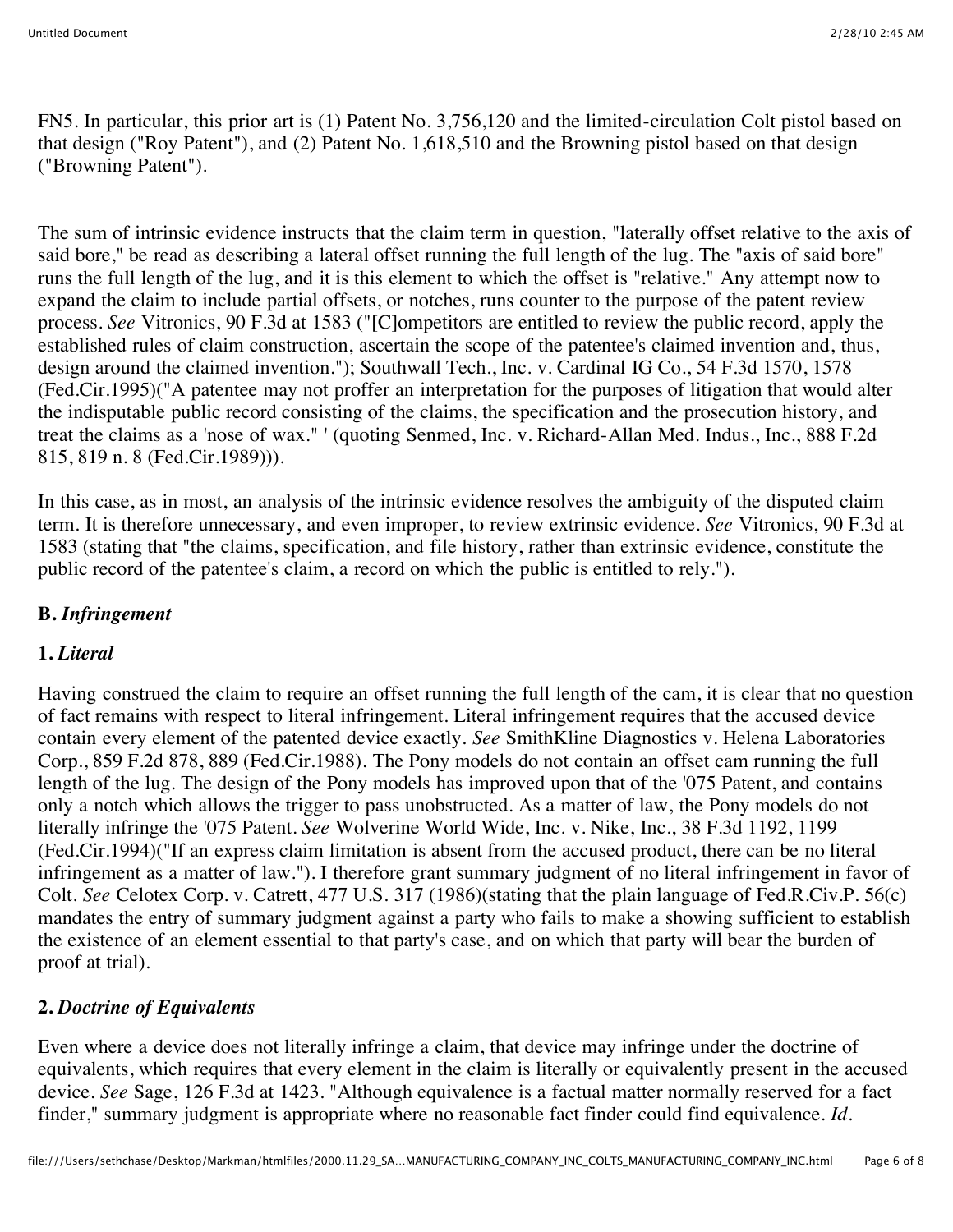The Supreme Court reaffirmed the existence of the doctrine of equivalents, but noted its "concern ... that the doctrine of equivalents ... has taken on a life of its own, unbounded by the patent claims." Warner-Jenkinson Co. v. Hilton Davis Chem. Co., 520 U.S. 17, 28-29 (1997). In response to this concern, the courts have developed limitations, formulations, and tests regarding the application of the doctrine of equivalents, resulting in two overarching concepts. *See* K-2 Corporation v. Salomon S.A., 191 F .3d 1356, 1366 (Fed.Cir.1999). First, the doctrine is limited in the following ways: it cannot allow a patent to encompass subject matter existing in the prior art; it cannot allow coverage of obvious or trivial variations of the prior art; and it cannot be used to vitiate an element from the claim in its entirety. Each of these limitations is a question of law. *See* Warner-Jenkinson, 520 U.S. at 39 n. 8. The second overarching concept is that the doctrine will not allow a patentee to recover subject matter surrendered during prosecution of the patent. *See* K-2, 191 F.3d at 1367. This concept, recognized as prosecution history estoppel, is also a question of law. *See id.* Where these limitations are inapplicable, the doctrine prevents "an infringer from stealing the benefit of an invention." Graver Tank & Mfg. Co. v. Linde Air Products Co., 339 U.S. 605, 608 (1950)(quoting Royal Typewriter Co. v. Remington Rand, 168 F.2d 691, 692 (2d Cir.1948)(Hand, J.)).

Saeilo argues that equivalence is evident in the Pony models, as the Pony lug "performs substantially the same overall function or work, in substantially the same way, to obtain substantially the same overall result" as the '075 Patent. Wilson Sporting Goods Co. v. David Geoffrey & Assocs., 904 F.2d 677, 683 (Fed.Cir.1990) (citations omitted). Saeilo thus relies on the so-called "triple identity" test for determining equivalence. FN6

FN6. The "triple identity" test focuses on "the function served by a particular claim element, the way that element serves that function, and the result thus obtained by that element ...." Warner-Jenkinson, 520 U.S. at 39. An alternative approach for determining equivalence is the "insubstantial differences" test. *Id.* Under this test, "[a] claim element is equivalently present in an accused device if only 'insubstantial differences' distinguish the missing claim element from the corresponding aspects of the accused device." Sage, 126 F.3d at 1423. In Warner-Jenkinson the Court stated that the particular linguistic framework used is less important than a focus on individual elements and special vigilance against allowing the doctrine of equivalence to become overbearing. *See* Warner-Jenkinson, 520 U.S. at 40. According to the Court, the proper approach was "[a]n analysis of the role played by each element in the context of the specific patent claim" and the Federal Circuit was left with the task of refining the formulation of this test for equivalence in the course of case-by-case determinations. *Id.*

Claim 1, as herein construed, requires the barrel cam lug to be laterally offset for the entire length of the lug. To find that the notch provided in the Pony models is equivalent to the lateral offset in the '075 Patent is to read an express limitation out of the claim. This result prohibits application of the doctrine of equivalents as a matter of law. As the Supreme Court has made quite clear, "[i]t is important to ensure that the application of the doctrine ... is not allowed such broad play as to effectively eliminate that element in its entirety." Warner-Jenkinson, 520 U.S. at 29. *See also* Tronzo v. Biomet, Inc., 156 F.3d 1154, 1160 (Fed.Cir.1998)("If a theory of equivalence would vitiate a claim limitation ... there can be no infringement under the doctrine of equivalents as a matter of law.").

Colt also argues that Saeilo's application of the doctrine of equivalents is precluded by prosecution history estoppel. Under prosecution history estoppel, "a patentee is unable to reclaim through the doctrine of equivalents what was surrendered or disclaimed in order to obtain the patent." Loral Fairchild Corp. v. Sony